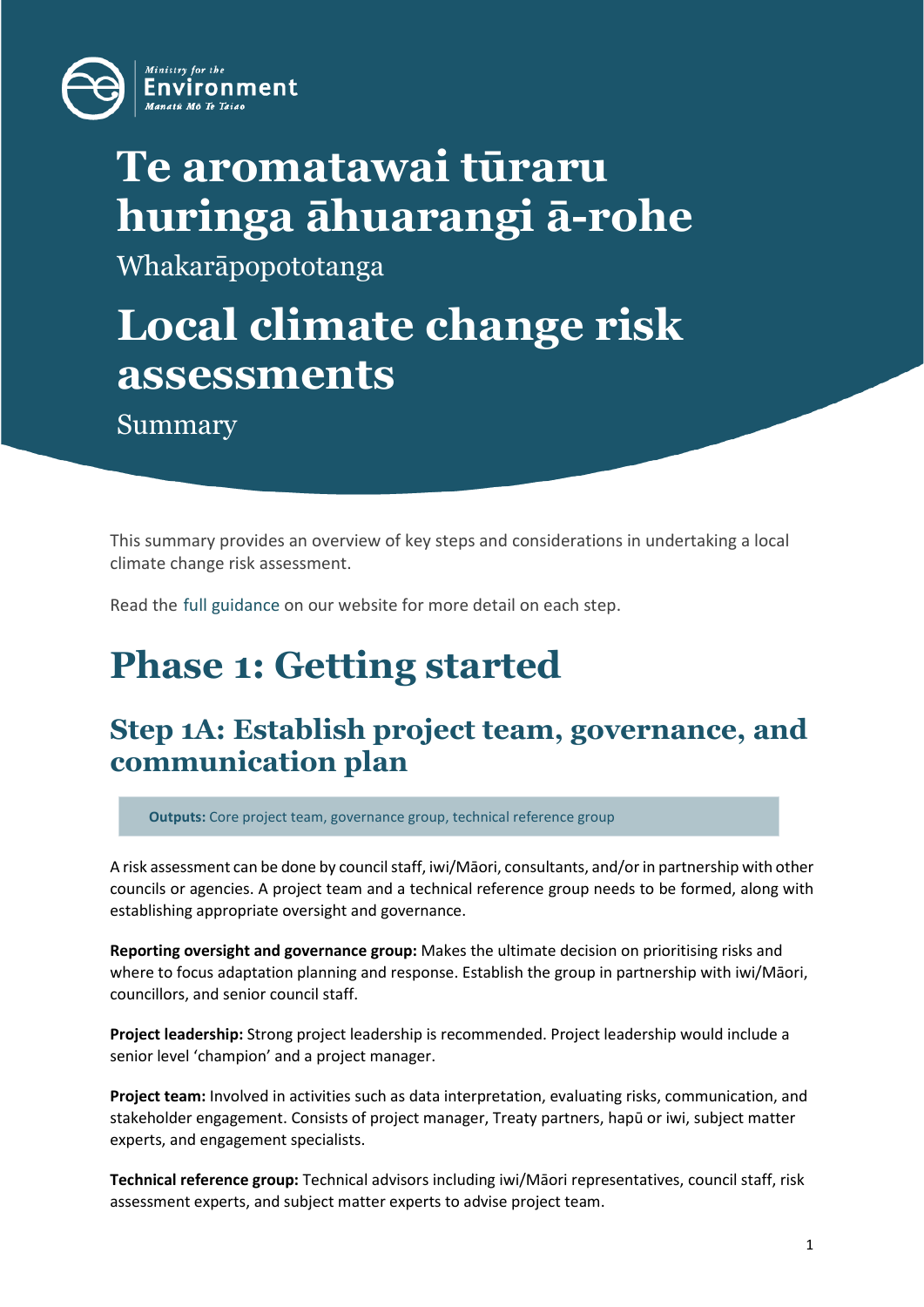## **Step 1B: Establish the project principles, purpose, and level of the assessment**

**Who:** Core project team, governance group, technical reference group **Outputs:** Agreed principles and scope of risk assessment

Principles to guide the assessment should relate to the local context and can be developed in partnership with iwi/Māori.

Clarifying the purpose or why you need a local assessment helps set the objectives and the level of assessment required.

The level of assessment could be high level, detailed, or organisational. To decide on the appropriate level, consider the purpose of the assessment, the quality and amount of data or information available, and the scale and nature of the risk.

It is important to **review** and **update** risk assessments as knowledge on climate risk is constantly evolving, and information gaps are frequently being addressed.

## **Step 1C: Identify stakeholders and plan for iwi/Māori and stakeholder engagement**

**Who:** Core project team, governance group, technical reference group

**Outputs:** Engagement plan

Local communities can hold practical information about hazards and risks, which can complement technical assessments. Seeking input is an important step during the risk identification and assessment phases.

Stakeholders may include wider community representatives who can inform understanding of the local risks to individuals, iwi/Māori, communities, and sectors. In your planning it will be important to note that iwi/Māori are Treaty partners, not stakeholders.

Engagement is a critical element and should take place at each stage of the assessment. It requires careful planning with specific considerations for iwi/Māori and mātauranga Māori.

Develop your engagement plans in line with good practice principles as set out by the International Association of Public Participation (IAP2).

### **Engaging with iwi/Māori**

It is essential to establish genuine and authentic partnerships. Follow best practice (eg, Office for Māori Crown Relation[s Guidelines for engagement with Māori](https://www.tearawhiti.govt.nz/assets/Maori-Crown-Relations-Roopu/6b46d994f8/Engagement-Guidelines-1-Oct-18.pdf)). A person with knowledge and experience of Māori engagement principles and tikanga should be on the team.

Early dialogue is important. Contact local iwi/Māori to discuss and agree on the level of participation.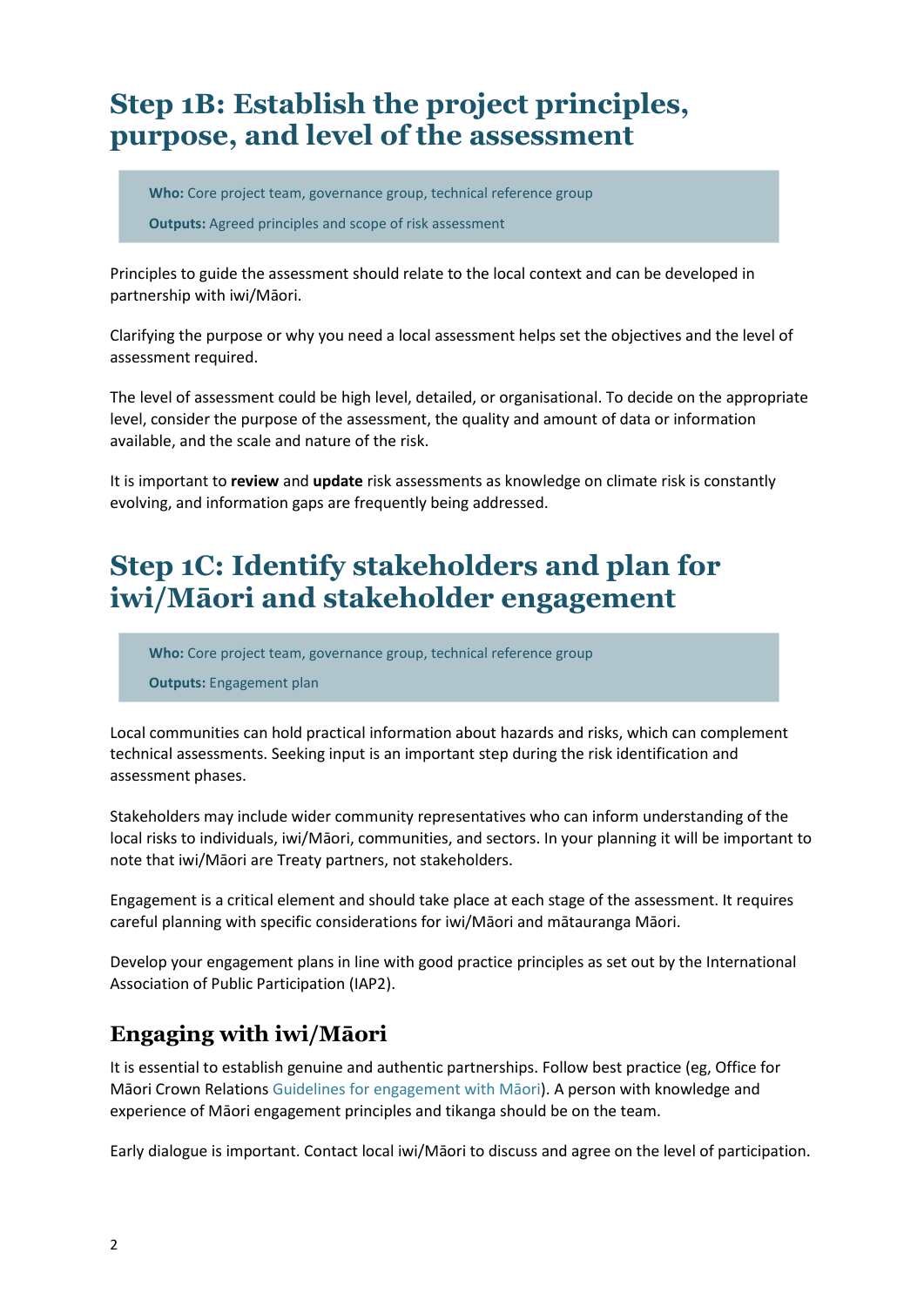Consider the capability and capacity of those you seek out. They will have varying skills, resources, and knowledge, and competing priorities. Consider equipping iwi/Māori with skills and resources to develop their own frameworks and assessments to inform regional or local assessments.

# **Phase 2: Setting up the risk assessment**

### **Step 2A: Inputs and scale of assessment**

**Who:** Core project team, governance group, technical reference group **Outputs:** List of inputs, scale of assessment, data gaps

All assessments will require regional or local climate projections and other related hazard data. Inputs relating to risk elements are generally sourced from surveys, literature reviews, and engagement. Specific geospatial data will be required if a detailed geospatial assessment is undertaken.

If the assessment is made at a large scale, it may be useful to subdivide the region of assessment so risks that are unique to geographical regions can be grouped and assessed independently. This could be achieved through subdividing by:

- district or community
- type of environment (eg, rural vs urban).

Use judgement to determine the scale and level of detail of an assessment, along with the degree of aggregation of risk information. This will impact cost and resource required.

### **Step 2B: Climate change scenarios and timeframes**

**Who:** Core project team, technical reference group.

**Outputs:** Agreed climate change scenarios and timeframes

The recommended climate change scenarios and timeframes are precautionary and align with the National Climate Change Risk Assessment (NCCRA):

- climate change scenarios: RCP 4.5 and RCP 8.5.
- timeframes: present day, 30 years, 2100 and 2150 (optional).

You may decide to consider additional climate change scenarios or timeframes to those recommended in the guidance if appropriate.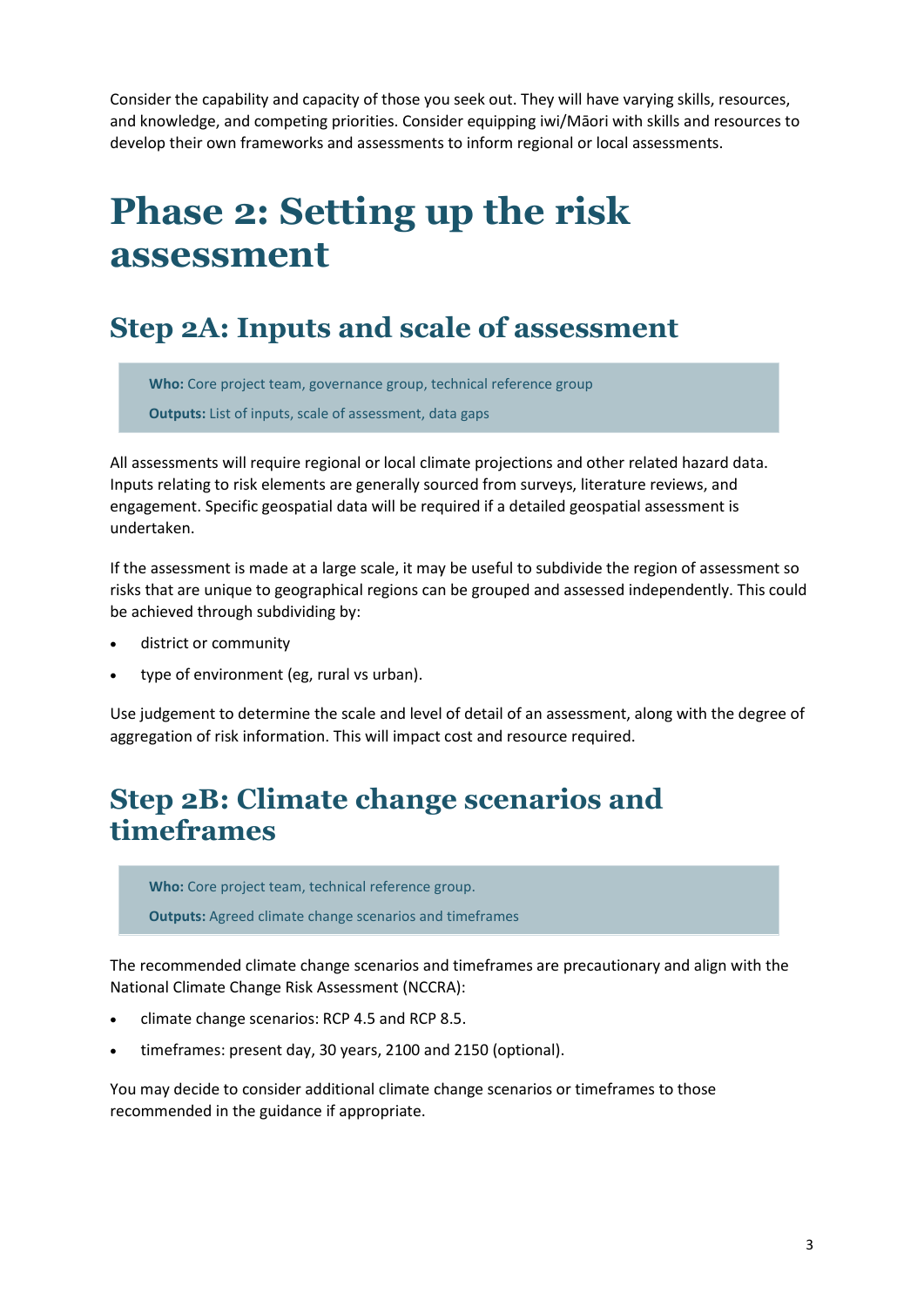## **Step 2C: Develop and agree organising themes**

**Who:** Core project team, governance group, technical reference group

**Outputs:** Agree on organising themes

Themes will help to organise your information. They can also help to identify who to involve in surveys and workshops.

You can draw on a range of frameworks, including the NCCRA framework, Treasury's Living Standards Framework, He Ara Waiora, National Disaster Resilience Strategy, and Te Whare Tapa Whā. You may decide to work with iwi/Māori and stakeholders to develop organising themes that reflect specific needs.

Consider:

- taonga or values relevant to the local assessment, which reflect a range of world views including te ao Māori
- alignment with the NCCRA. For reporting, you may need to map your themes back to the NCCRA 'value domains'
- linking to potential ownership and responsibility for the identified risks.

# **Phase 3: Carrying out the risk assessment**

#### **Two-step process**

Your assessment can follow the two steps set out here:

- 1. Step 3A: Identify hazards; screen elements at risk.
- 2. Step 3B: Qualitative (and in some cases quantitative) detailed assessment (and rating).

If you are short on time and resources, you could just do the risk screening. You could make the detailed assessment later.

### **Step 3A: Identify hazards; screen elements at risk**

**Who:** Core project team, technical reference group, subject matter experts, stakeholders, GIS specialists, data analysts

**Outputs:** Risk screening database

The main steps to identify hazards and screen elements at risk include:

- Identify climate hazards (eg, temperature, flooding) associated with the chosen RCP scenarios and timeframes.
- Identify the elements at-risk (eg, people, assets, values, taonga, species) that could be affected by the above climate hazards.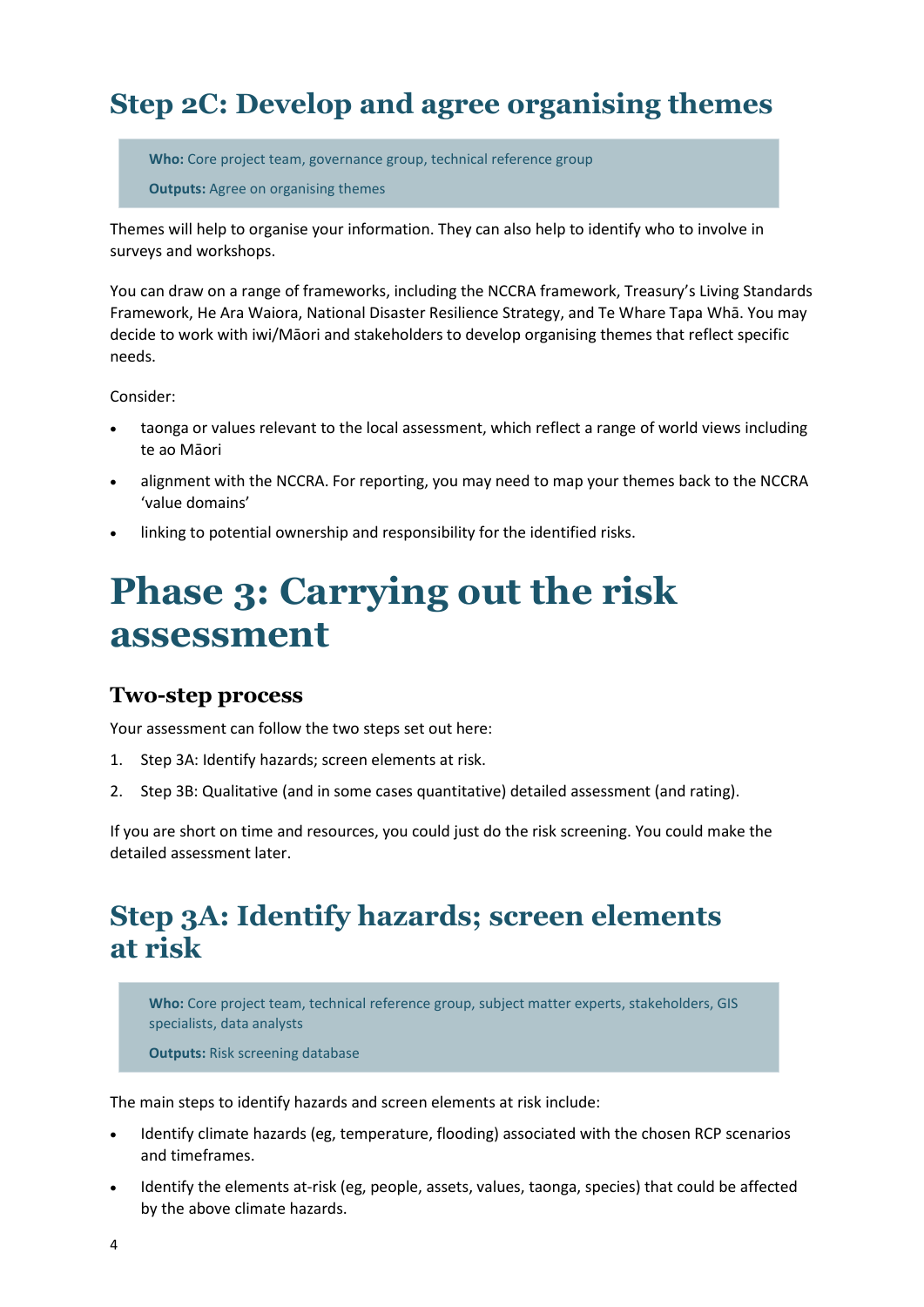- Screen the elements at risk, by identifying which climate hazards may impact them.
- Develop a risk statement for each risk. This should generally follow a simple format, eg, "risk to element at risk X due to climate hazard Y" ("risk to transport networks due to coastal inundation").
- Capture additional context and detail of the risk statement, as well as any known information on spatial distribution or variability of the risk.
- Consider whether a risk is direct (from hazard events) or indirect (from cascading impacts).

#### **Mātauranga Māori and identifying risks to iwi/Māori**

Work with local iwi representatives to identify and assess risks. When assessing risks, both physical and spiritual wellbeing are viewed as interconnected and critical. The iwi/Māori protocols associated with the physical and spiritual wellbeing will differ between iwi/hapū groups and will require specific local conversations with the right people.

## **Step 3B: Detailed physical risk analysis**

**Who:** Core project team, technical reference group, subject matter experts, stakeholders, GIS specialists, data analysts

**Outputs:** Draft risk-rating workbook

Many climate risks are complex, so a detailed assessment is generally qualitative, drawing on specialist and local knowledge. The project team will need to set up targeted engagement (eg, workshops) with subject matter experts, Treaty partners, and stakeholders.

The recommended method uses a qualitative rating of **exposure** and **vulnerability**. The figure on the following page shows the steps for a detailed risk assessment.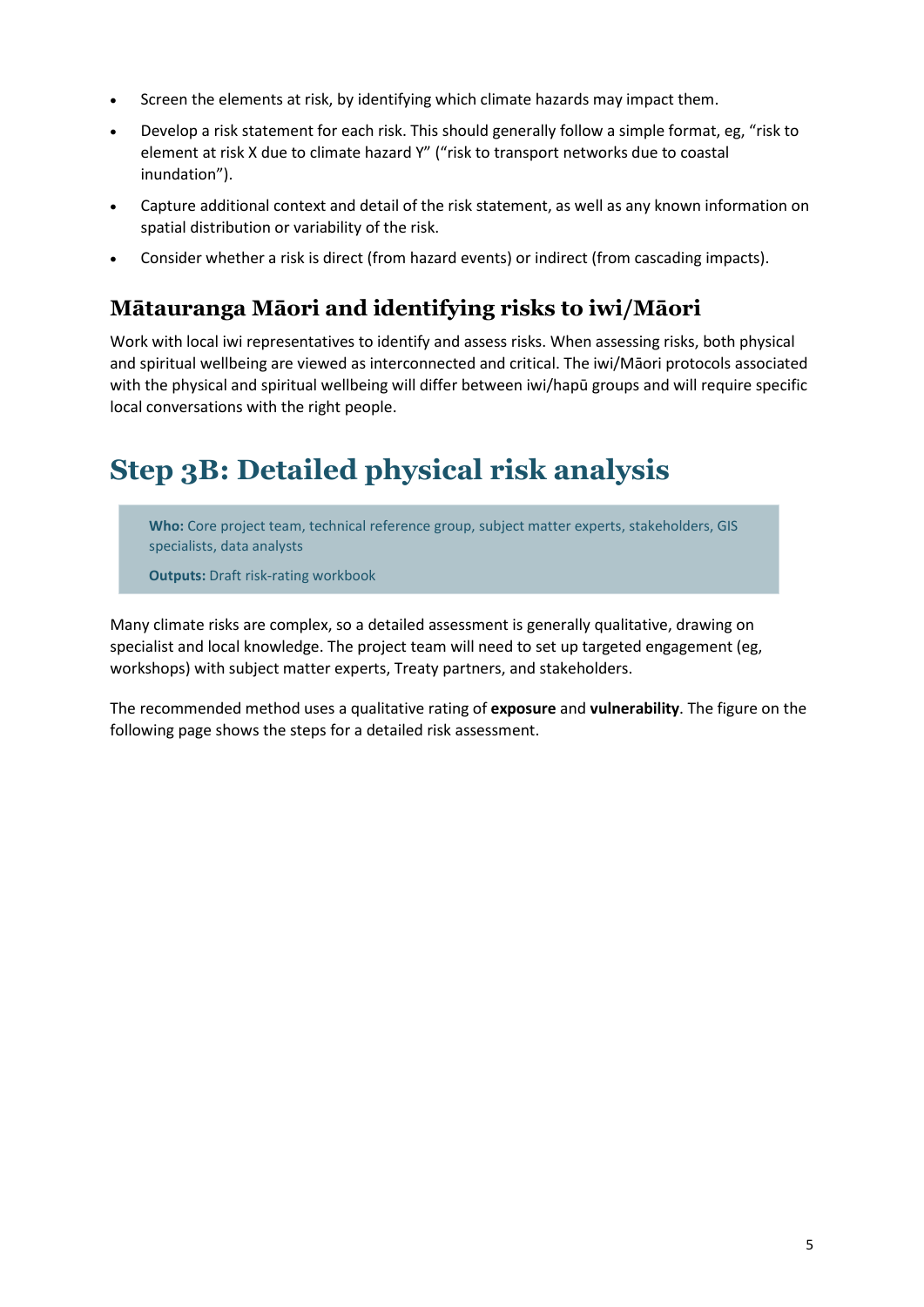

Different levels of inequity (or social vulnerability) will influence the level of risk that communities face. Although imperfect, measures of inequity or social vulnerability can give some insight and help identify where the consequences may be more severe, and where local responses may be necessary.

For each risk, summarise any gaps in the information. This will help reveal any further work needed to improve understanding.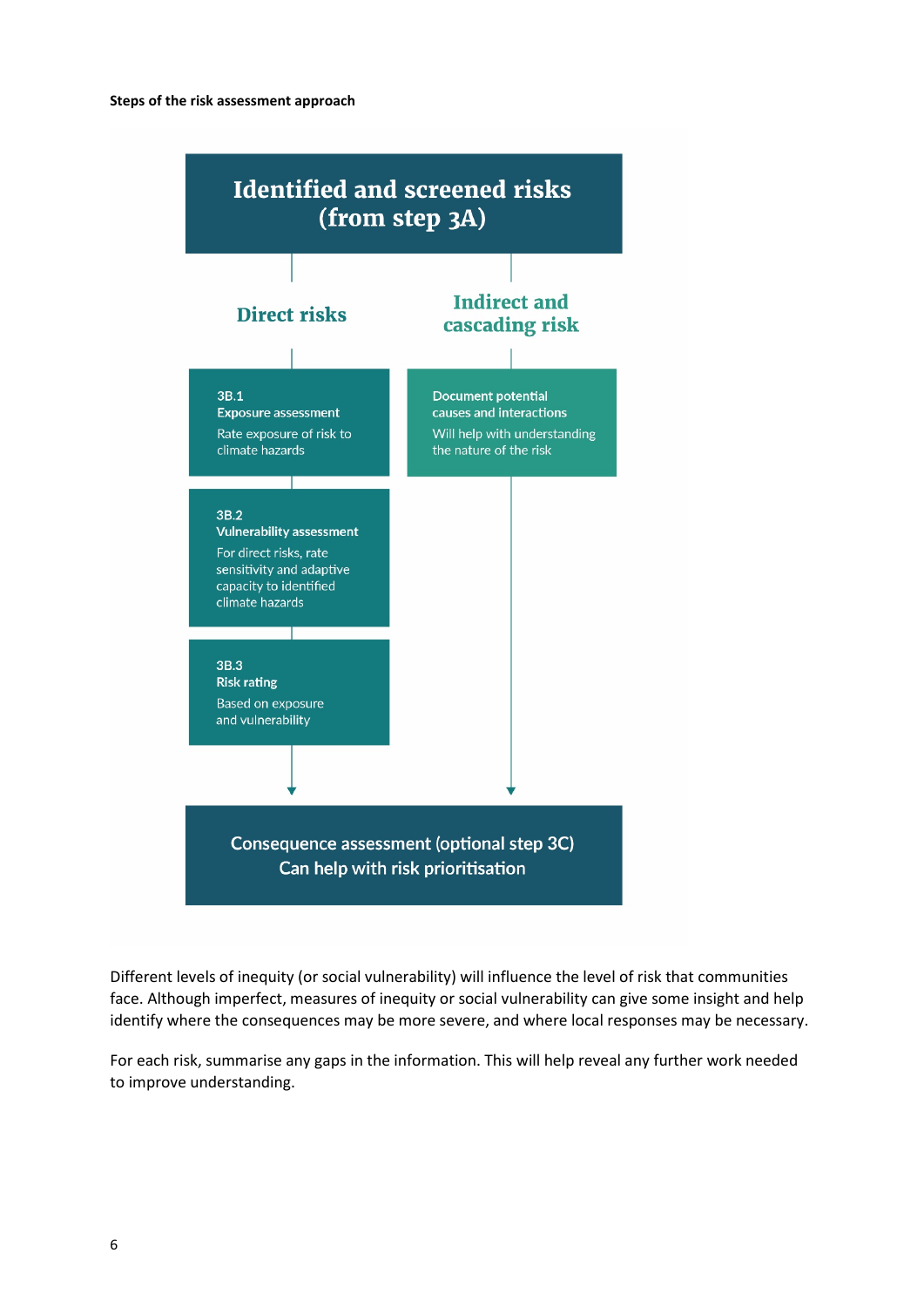# **Step 3C: Additional analysis (optional)**

**Who:** Core project team, technical reference group, subject matter experts, iwi/Māori, stakeholders

**Outputs:** Consequence ratings, opportunities assessment, geospatial analysis

You may choose to do three optional assessments to improve the risk ratings and assist with prioritising risks.

**Consequence rating:** this relates to a risk's importance, significance, or value to communities, iwi/Māori, or stakeholders. Often the risks identified through screening are, by virtue of being on the list, more consequential. A comparative assessment of consequence for all risks may be difficult, due to competing value judgements. It may be enough to base the assessment on the exposure and vulnerability rating alone (for direct risks).

**Opportunities:** collate the credible, positive opportunities for a warmer climate for the relevant theme or sector.

**Geospatial analysis:** use digital geospatial tools to overlay digital hazard data with data on elements at risk to inform your assessment at a more granular level.

## **Step 3D: Review of risk-rating workbook**

**Who:** Core project team, technical reference group, subject matter experts

**Outputs:** Finished risk-rating workbook

All team members should review the draft risk-rating workbook. Different parties can do risk ratings in isolation, so it's important to review and compare them together as a draft. Review the workbook online, via a workshop, or through conversations with iwi/Māori and stakeholders.

The final workbook should capture and reflect feedback from the review and will inform the risk assessment report.

### **Step 3E: Risk assessment report**

**Who:** Core project team, technical reference group, governance group **Outputs:** Draft and final technical reports, public-facing report

The risk assessment report documents the results of the climate change risk assessment. It will be communicated to a wide audience, including councillors, senior managers, and staff in the organisation, iwi/Māori, partner agencies, local businesses, and the wider community. The report might include technical reports, engagement material, hazard register, spatial maps, or online and print media.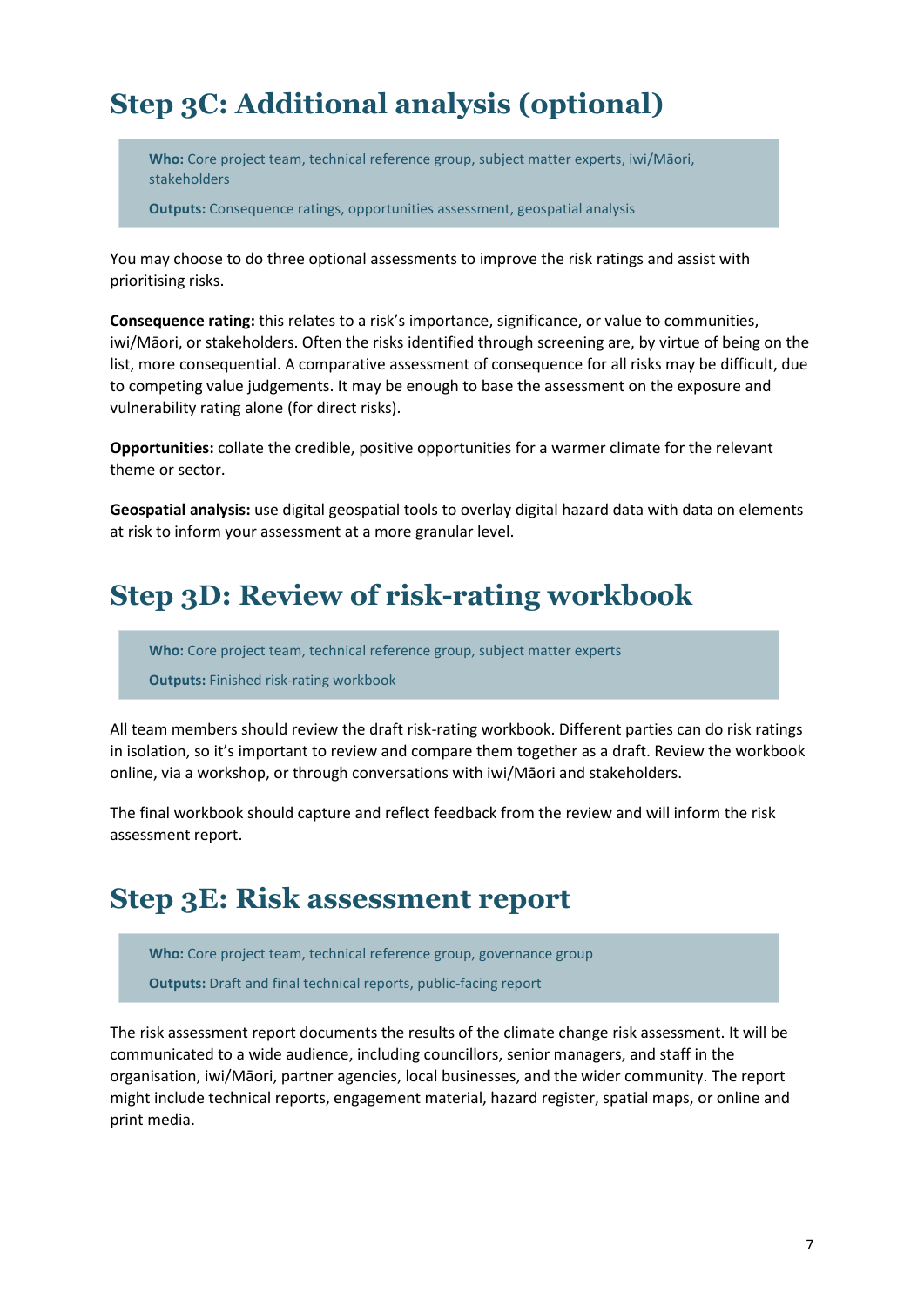The report should:

- clearly present the risk assessment results and ratings
- document the methods used to identify, analyse, and evaluate these risks
- highlight any limitations and assumptions
- provide evidence to inform an adaptation plan with actions, resources, and timeframes.

A **draft report** should be prepared for review by the broader project team, technical reference group, and governance group.

The **final report** should reflect feedback on the draft.

A **public-facing report** can also be prepared, simplifying, and summarising the information so everyone can easily understand.

# **Phase 4: Next steps**

# **Step 4A: Risk prioritisation**

**Who:** core project team, technical reference group, governance group

**Outputs:** Risk prioritisation rating

The risk assessment report presents a set of direct and indirect risks that you have assessed and rated. The next step is to decide which risks to take forward into adaptation planning, and which may need further work. The governance group identifies the priority risks for adaptation planning and response, supported by the project team and technical reference group. There is no specific methodology for prioritisation as different regions and communities have different objectives and context.

Consider:

- primary risk rating (exposure, vulnerability) in relation to timeframe
- consequence of the risk, reflecting local values
- specific location/community inequities or vulnerabilities that may drive a response
- cost of response and funding options
- level of uncertainty remaining, and whether to do more research before agreeing on any action
- whether early action is needed before the risk manifests, to avoid 'locking in' a poor outcome.